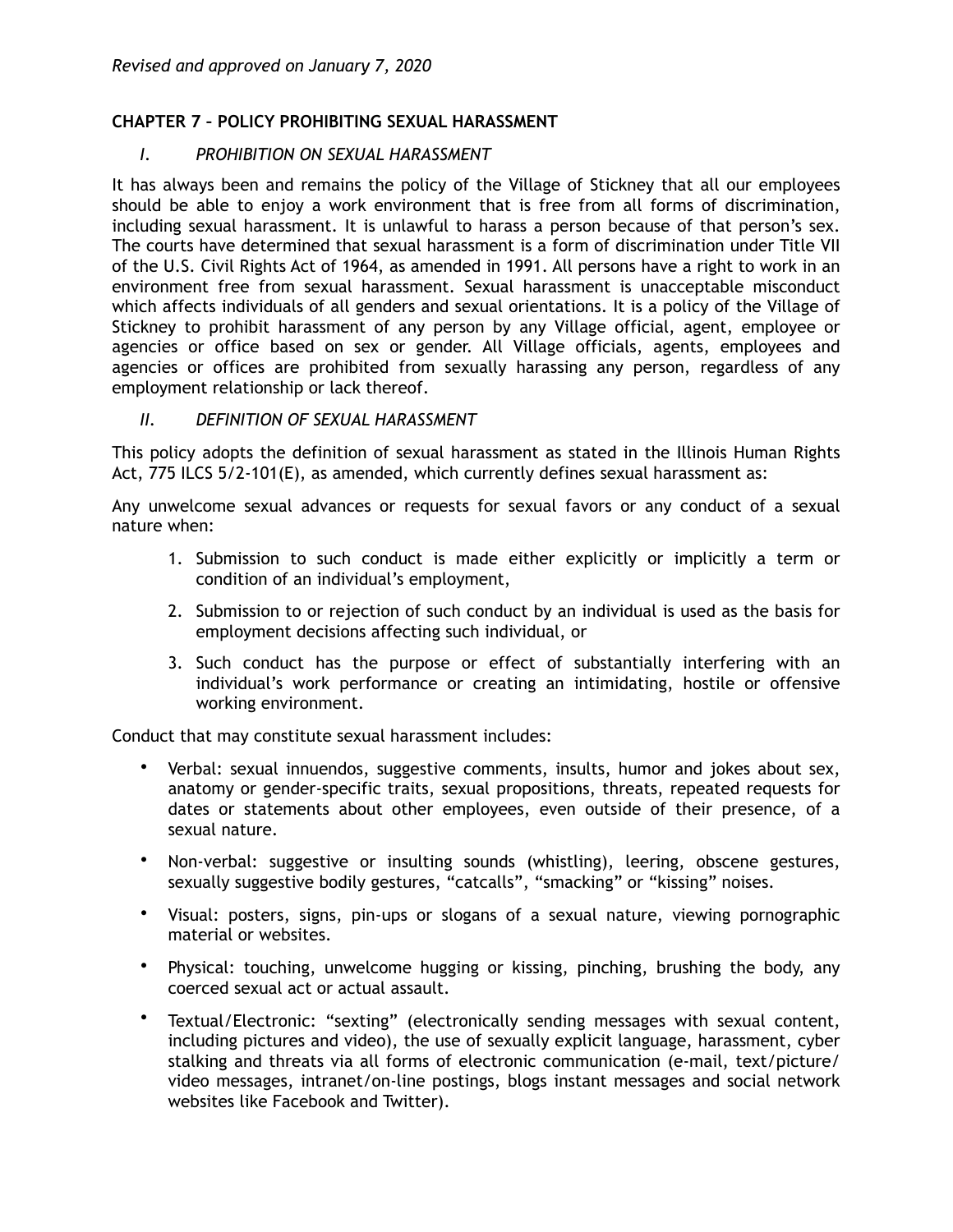The most severe and overt forms of sexual harassment are easier to determine. On the other end of the spectrum, some sexual harassment is more subtle and depends, to some extent, on individual perception and interpretation. The courts normally assess sexual harassment by a standard of what would offend a "reasonable person."

# **III. PROCEDURE FOR REPORTING AN ALLEGATION OF SEXUAL HARASSMENT**

An employee who either observes sexual harassment or believes herself/himself to be the object of sexual harassment should deal with the incident(s) directly and firmly as possible by clearly communicating her/his position to the offending employee, and her/his immediate supervisor. It is not necessary for sexual harassment to be directed at the person making the report.

Any employee may report conduct which is believed to be sexual harassment, including the following:

- Electronic/Direct Communication. If there is sexual harassing behavior in the work place, the harassed employee should directly and clearly express her/his objection that the conduct is unwelcome and request that the offending behavior stop. The initial message may be verbal. If subsequent messages are needed, they should be put in writing in a note or a memo.
- Contact with Supervisory Personnel. At the same time direct communication is undertaken, or in the event the employee feels threatened or intimidated by the situation, the problem must be promptly reported to the immediate supervisor of the person making the report, a department head, a director of human resources, an ethics officer, the Village manager or administrator, or the chief executive officer of the Village.

The employee experiencing what he or she believes to be sexual harassment must not assume that the employer is aware of the conduct. If there are no witnesses and the victim fails to notify a supervisor or other responsible officer, the Village will not be presumed to have knowledge of the harassment.

• Resolution Outside the Village. The purpose of this policy is to establish prompt, thorough and effective procedures for responding to every report and incident so that problems can be identified and remedied by the Village. However, all Village employees have the right to contact the Illinois Department of Human Rights (IDHR) or the Equal Employment Opportunity Commission (EEOC) for information regarding filing a formal complaint with those entities. An IDHR or EEOC complaint must be filed within 300 days of the alleged incidents(s) unless it is a continuing offense.

Documentation of any incident may be submitted with any report (what was said or done, the date, the time and the place), including, but not limited to, written records such as letters, notes, memos and telephone messages.

All allegations including anonymous reports will be accepted and investigated regardless of how the matter comes to the attention of the Village. However, because of the serious implications of sexual harassment charges and the difficulties associated with their investigation and the questions of credibility involved, the claimant's willing cooperation is a vital component of an effective inquiry and an appropriate outcome.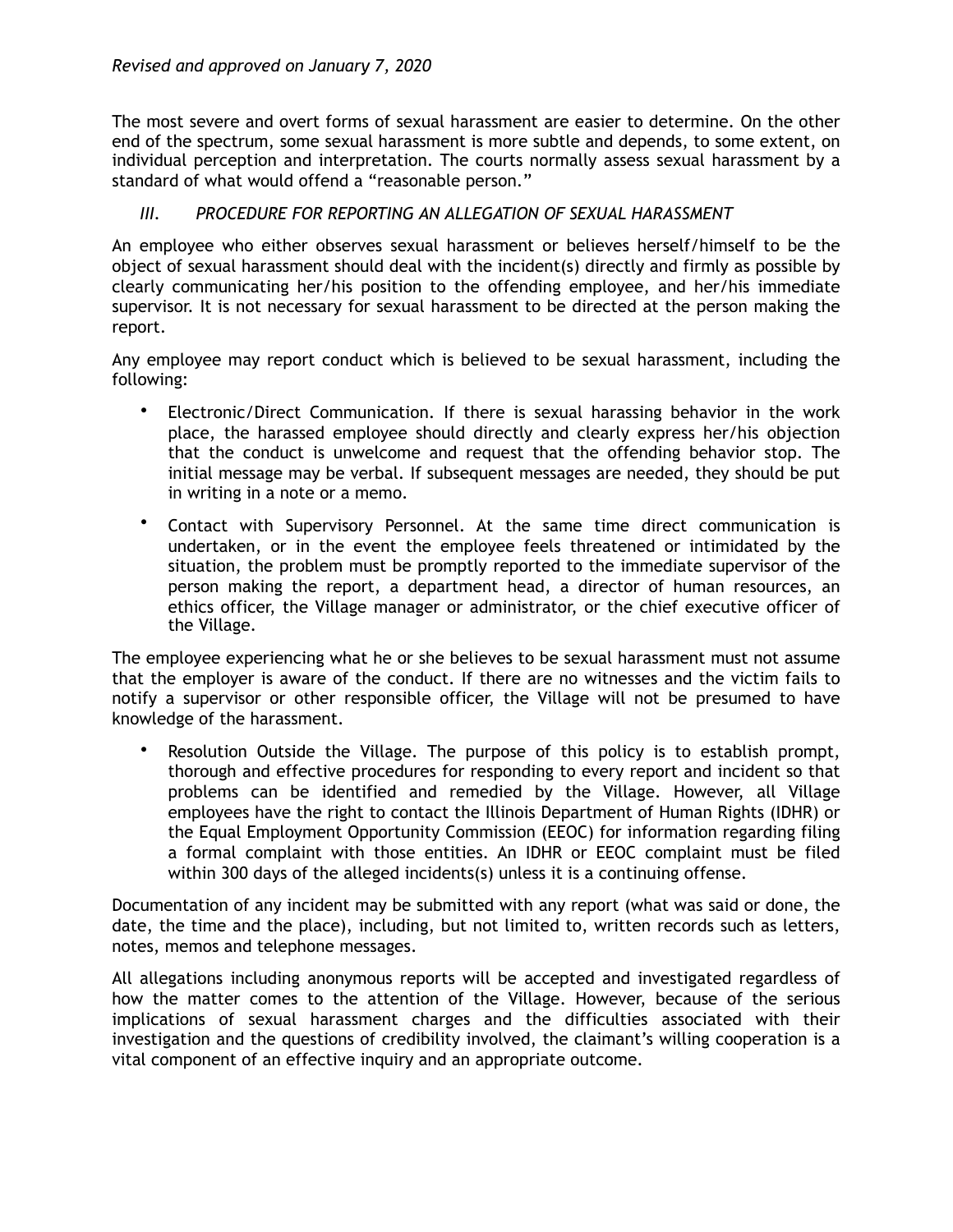### *IV. PROHIBITION OF RETALIATION FOR REPORTING SEXUAL HARASSMENT ALLEGATIONS*

No Village official, agent, employee, agency or office shall take any retaliatory action against any Village employee due to a Village employee's:

- 1. Disclosure or threatened disclosure of any violation of this policy;
- 2. The provision of information related to or testimony before any public body investigating, hearing or inquiry into any violation of this policy; or
- 3. Assistance or participation in a proceeding to enforce the provisions of this policy.

For the purposes of this policy, retaliatory action means the reprimand, discharge, suspension, demotion, denial of promotion or transfer, or change in terms or conditions of employment of any Village employee that is taken in retaliation for a Village employee's involvement in protected activity pursuant to this policy.

No individual making a report will be retaliated against even if a report made in good faith is not substantiated. In addition, any witness to the alleged conduct will be protected from retaliation.

Similar to the prohibition against retaliation contained herein, the State Officials and Employees Ethics Act (5 ILCS 430/15-10) provides whistleblower protection from retaliatory action such as reprimand, discharge, suspension, demotion, or denial of promotion or transfer that occurs in retaliation for an employee who does any of the following:

- 1. Discloses or threatens to disclose to a supervisor or to a public body an activity, policy or practice of any officer, member, State agency, or other State employee that the State employee reasonably believes is in violation of a law, rule, or regulation;
- 2. Provides information to or testifies before any public body investigating, hearing, or inquiry into any violation of a law, rule, or regulation by any officer, member, State agency or other State employee; or
- 3. Assists or participates in a proceeding to enforce the provisions of the State Officials and Employees Ethics Act.

Pursuant to the Whistleblower Act (740 ILCS 174/15(a)), an employer may not retaliate against an employee who discloses information in a court, and administrative hearing or before a legislative commission or committee, or in any other proceeding, where the employee has reasonable cause to believe that the information discloses a violation of a State or Federal law, rule or regulation. In addition, an employer may not retaliate against an employee for disclosing information to a government or law enforcement agency where the employee has reasonable cause to believe that the information discloses a violation of a State or Federal law, rule, or regulation (740 ILCS 174/15(b)).

According to the Illinois Human Rights Act (775 ILCS 5/6-101), it is a civil rights violation for a person or for two or more people to conspire to retaliate against a person because he/she has opposed that which he/she reasonably and in good faith believes there to be sexual harassment in employment, because he/she has made a charge, filed a complaint, testified, assisted, or participated in an investigation, proceeding or hearing under the Illinois Human Rights Act.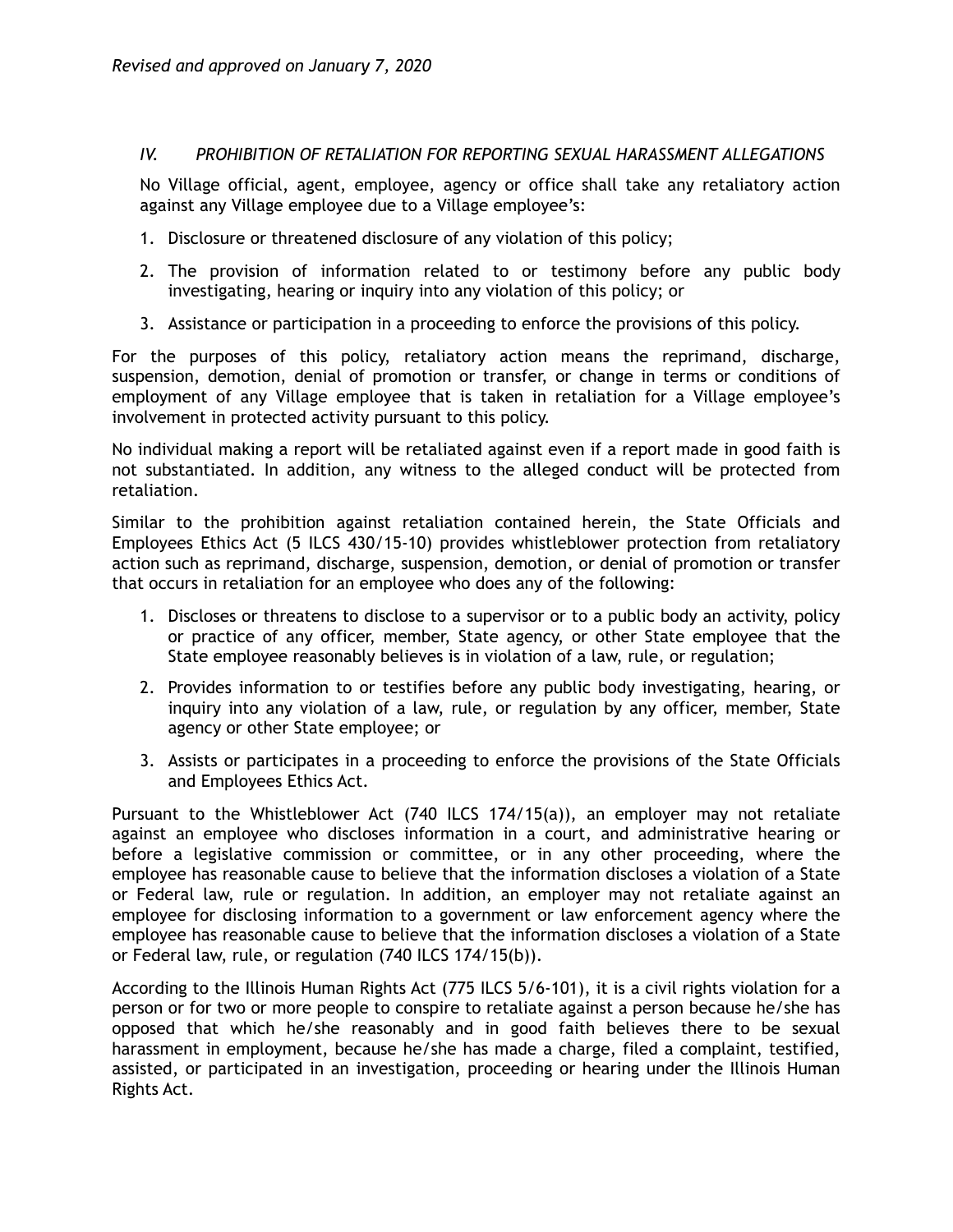An employee who believes they have been retaliated against after filing a complaint with IDHR or EEOC, may file a retaliation charge, due within 300 days (IDHR or EEOC) of the alleged retaliation.

## *V. CONSEQUENCES OF A VIOLATION OF THE PROHIBITION ON SEXUAL HARASSMENT*

In addition to any and all other discipline that may be applicable pursuant to Village policies, employment agreements, procedures, employee handbooks, and/or collective bargaining agreement, any person who violates this policy or the Prohibition on Sexual Harassment contained in 5 ILCS 430/5-65, may be subject to applicable discipline or discharge by the Village and any applicable fines and penalties established pursuant to local ordinance, State law or Federal law. Each violation may constitute a separate offense. Any discipline imposed by the Village shall be separate and distinct from any penalty imposed by an ethics commission and any fines or penalties imposed by a court of law or a State or Federal Agency.

## *VI. CONSEQUENCES FOR KNOWINGLY MAKING A FALSE REPORT*

A false report is a report of sexual harassment made by an accuser using the sexual harassment report to accomplish some end other than stopping sexual harassment or retaliation for reporting sexual harassment. A false report is not a report made in good faith which cannot be proven. Given the seriousness of the consequences for the accused, a false or frivolous report is a severe offense that can itself result in disciplinary action. Any person who intentionally makes a false report alleging a violation of any provision of this policy shall be subject to discipline or discharge pursuant to applicable Village policies, employment agreements, procedures, employee handbooks and/or collective bargaining agreements.

In addition, any person who intentionally makes a false report alleging a violation of any provision of the State Officials and Employees Ethics Act to an ethics commission, an inspector general, the State Police, a State's Attorney, the Attorney General, or any other law enforcement official is guilty of a Class A misdemeanor. An ethics commission may levy an administrative fine of up to \$5,000 against any person who intentionally makes a false, frivolous or bad faith allegation.

### *VII. REPORTING AND INDEPENDENT REVIEW OF AN ALLEGATION OF SEXUAL HARASSMENT FOR ELECTED OFFICIALS*

An elected official who either observes another elected official engage in sexual harassment or believes themselves to be the object of sexual harassment by another elected official may report such conduct for independent review to the Village Attorney. If the Village Attorney believes a conflict exists which prevents her or him from conducting an independent review, the Village Attorney must notify the Village of such conflict. Upon receiving notification of the conflict, the Board of Trustees shall authorize the engagement of outside legal counsel to conduct review.

The Village Attorney or outside legal counsel shall conduct an independent review of the allegations and provide any findings to the corporate authorities of the Village. Any documents, communications or other records created pursuant to the review shall remain confidential, subject to attorney-client privilege and will not be disclosed unless such disclosure is authorized by resolution with Mayor or as otherwise required by applicable local, state or federal law.

Such records shall also be presumed as exempt from disclosure under the Freedom of Information Act to the extent it is applicable.